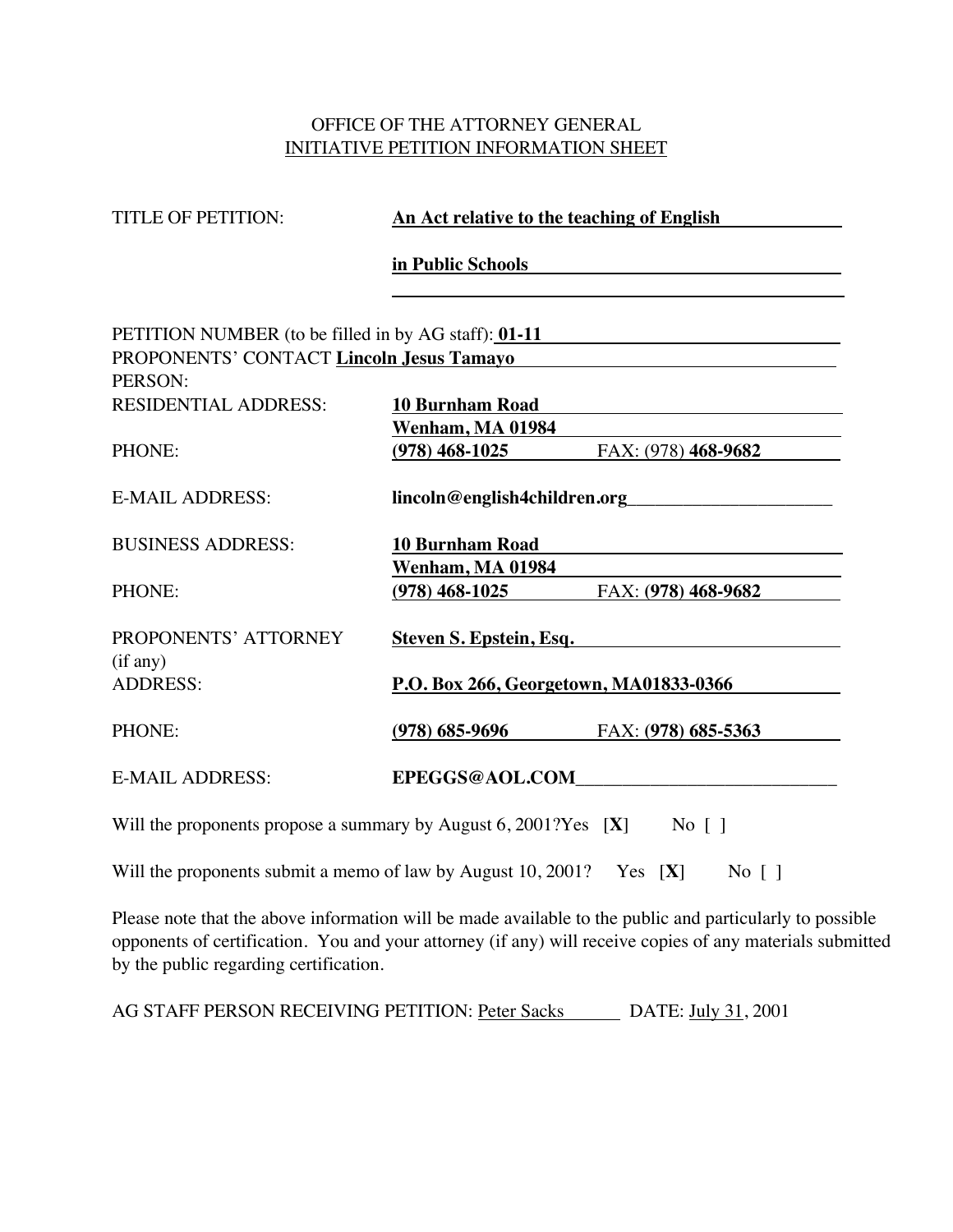#### **[AG Petition # 01-11]**

# **AN INITIATIVE PETITION FOR A LAW: An Act relative to the teaching of English in Public Schools**

*Be it enacted by the People, and by their authority, as follows:*

**SECTION 1**. Chapter Seventy-one A of the General Laws as appearing in the 2000 Official Edition is hereby amended by striking sections 1 through 9 and substituting the following:

Section 1. Findings and Declarations

The People of Massachusetts find and declare that:

- (a)The English language is the common public language of the United States of America and of the Commonwealth of Massachusetts. It is spoken by the vast majority of Massachusetts residents, and is also the leading world language for science, technology, and international business, thereby being the language of economic opportunity; and
- (b)Immigrant parents are eager to have their children become fluent and literate in English, thereby allowing them to fully participate in the American Dream of economic and social advancement; and
- (c)The government and the public schools of Massachusetts have a moral obligation and a constitutional duty to provide all of Massachusetts's children, regardless of their ethnicity or national origins, with the skills necessary to become productive members of our society. Of these skills, literacy in the English language is among the most important.
- (d)The public schools of Massachusetts have done an inadequate job of educating many immigrant children, requiring that they be placed in native language programs whose failure over past decades is demonstrated by the low English literacy levels of those children.
- (e)Immigrant children can easily acquire full fluency and literacy in a new language, such as English, if they are taught that language in the classroom as soon as they enter school.
- (f)Therefore it is resolved that: all children in Massachusetts public schools shall be taught English as rapidly and effectively as possible.

#### Section. 2. Definitions

In this chapter,

- (a)"Bilingual education" means a language acquisition process for students in which all or substantial portions of the instruction, textbooks, or teaching materials are in the child's native language other than English.
- (b)"English language classroom" means a classroom in which the language of instruction used by the teaching personnel is overwhelmingly the English language, and in which such teaching personnel are fluent and literate in English. English language classrooms encompass both English language mainstream classrooms and sheltered English immersion classrooms.
- (c)"English language mainstream classroom" means a standard classroom, one in which the students either are native English language speakers or already have acquired reasonable fluency in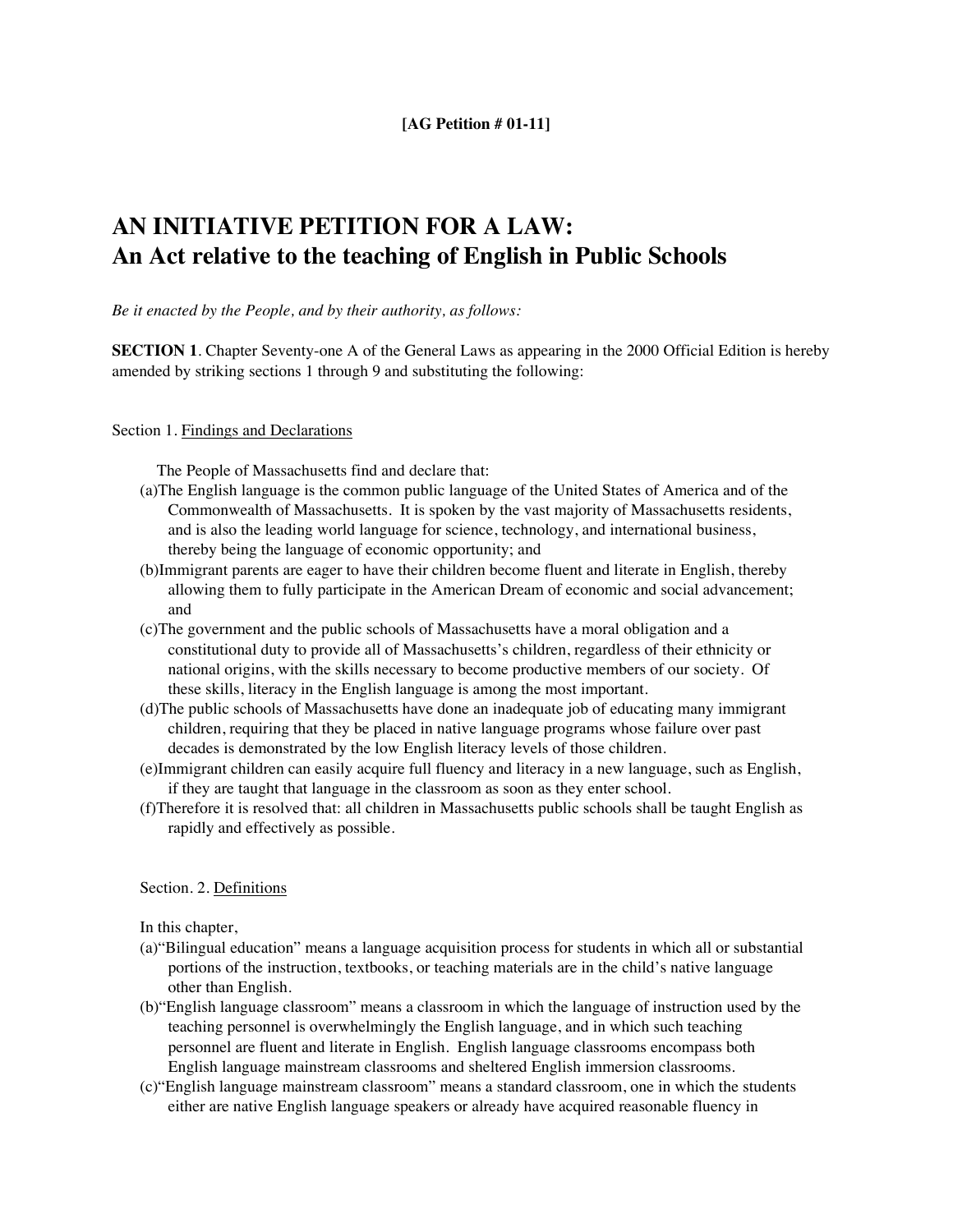English.

- (d)"English learner" means a child who does not speak English or whose native language is not English, and who is not currently able to perform ordinary classroom work in English.
- (e)"Sheltered English immersion" means an English language acquisition process for young children in which nearly all classroom instruction is in English but with the curriculum and presentation designed for children who are learning the language. Books and instructional materials are in English and all reading, writing, and subject matter are taught in English. Although teachers may use a minimal amount of the child's native language when necessary, no subject matter shall be taught in any language other than English, and children in this program learn to read and write solely in English. This educational methodology represents the standard definition of "sheltered English" or "structured English" found in educational literature.

#### Section 3. Census.

Local school committees shall annually ascertain, not earlier than the first day of April, under regulations prescribed by the Department of Education, the number of English learners within their school system in grades Kindergarten through twelve, and shall classify them according to grade level, the language of which they possess a primary speaking ability, and the English learner program type in which they are enrolled, with all such information being made publicly available by school and school district on a website.

#### Section 4. English language education

Subject to the exceptions provided in Section 5 of this chapter, all children in Massachusetts public schools shall be taught English by being taught in English and all children shall be placed in English language classrooms. Children who are English learners shall be educated through sheltered English immersion during a temporary transition period not normally intended to exceed one school year. Local schools shall be permitted but not required to place in the same classroom English learners of different ages but whose degree of English proficiency is similar. Local schools shall be encouraged to mix together in the same classroom English learners from different native-language groups but with the same degree of English fluency. Once English learners acquire a good working knowledge of English and are able to do regular school work in English, they shall no longer be classified as English learners and shall be transferred to English language mainstream classrooms. Foreign language classes for children who already know English shall be completely unaffected, as shall be special educational programs for physically- or mentally-impaired students.

#### Section 5. Parental waivers

(a). The requirements of Section 4 of this chapter may be waived with the prior written informed consent, to be provided annually, of the child's parents or legal guardian under the circumstances specified in this section. Such informed consent shall require that said parents or legal guardian personally visit the school to apply for the waiver and that they there be provided a full description in a language they can understand of the educational materials to be used in the different educational program choices and all the educational opportunities available to the child. If a parental waiver has been granted, the affected child may be transferred to classes teaching English and other subjects through bilingual education techniques, such as two-way bilingual programs, or other generally recognized educational methodologies permitted by law. Individual schools in which 20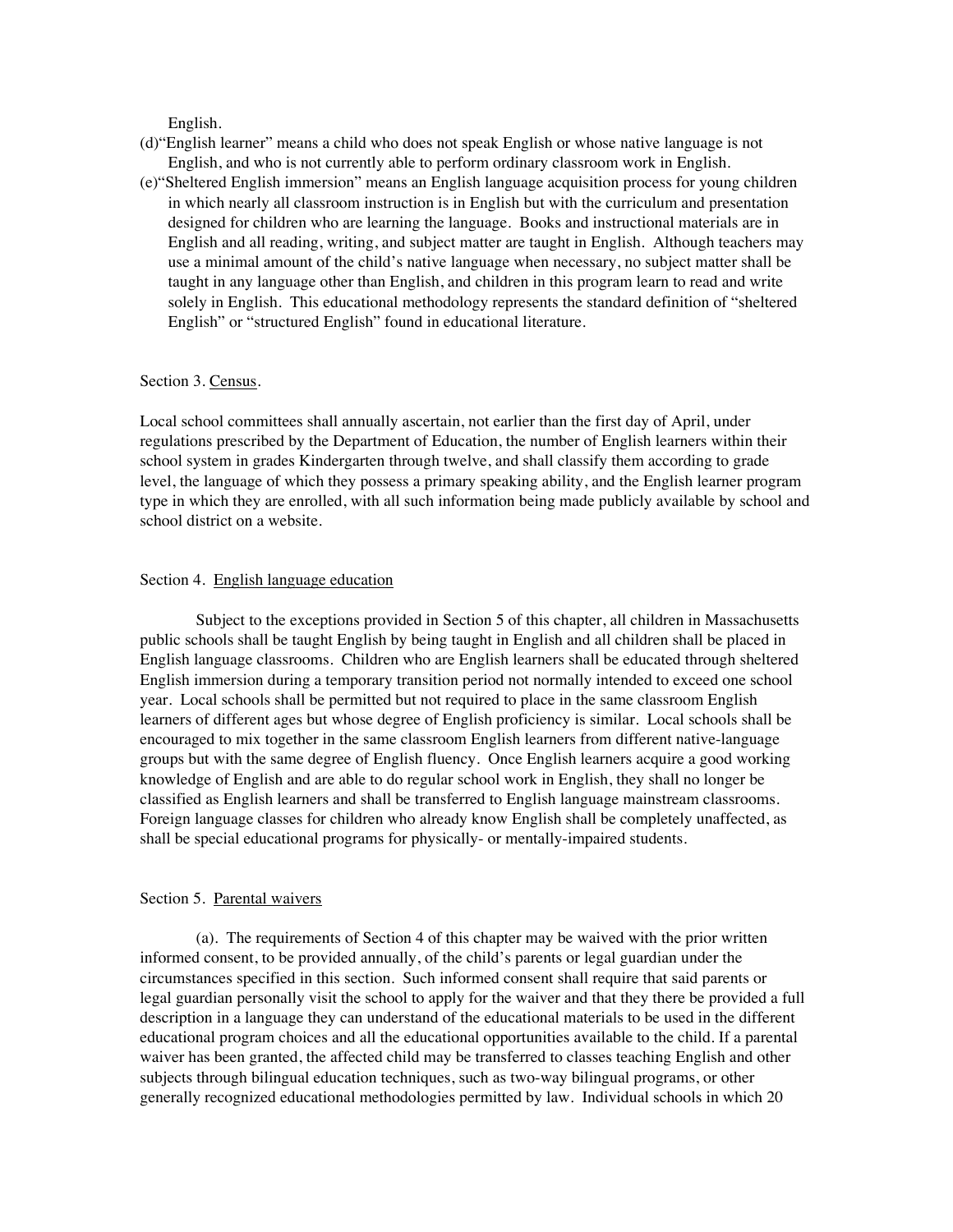students or more of a given grade level receive a waiver shall be required to offer such a class; in all other cases, such students must be permitted to transfer to a public school in which such a class is offered.

(b). The circumstances in which a parental exception waiver may be applied for under this section are as follows:

- (1).Children who already know English: the child already possesses good English language skills, as measured by oral evaluation or standardized tests of English vocabulary comprehension, reading, and writing, in which the child scores approximately at or above the state average for his grade level or at or above the  $5<sup>th</sup>$  grade average, whichever is lower; or
- (2).Older children: the child is age 10 years or older, and it is the informed belief of the school principal and educational staff that an alternate course of educational study would be better suited to the child's overall educational progress and rapid acquisition of basic English language skills; or
- (3). Children with special individual needs: the child already has been placed for a period of not less than thirty calendar days during that particular school year in an English language classroom and it is subsequently the informed belief of the school principal and educational staff that the child has such special and individual physical or psychological needs, above and beyond the child's lack of English proficiency, that an alternate course of educational study would be better suited to the child's overall educational development and rapid acquisition of English. A written description of no less than 250 words documenting these special individual needs for the specific child must be provided and permanently added to the child's official school records, and the waiver application must contain the original authorizing signatures of both the school principal and the local superintendent of schools. Waivers granted under this section cannot be applied for until after thirty calendar days of a given school year have passed, and this waiver process must be renewed each and every school year. Any such decision to issue such an individual waiver is to be made subject to the examination and approval of the local school superintendent, under guidelines established by and subject to the review of the local school committee and ultimately the state board of education. The existence of such special individual needs shall not compel issuance of a waiver, and the parents shall be fully informed of their right to refuse to agree to a waiver.

#### Section 6. Legal standing and parental enforcement

- (a) As set forth in Section 4 of this chapter, all school children are to be provided at their assigned school with an English language public education. The parent or legal guardian of any school child shall have legal standing to sue for enforcement of the provisions of this chapter, and if successful shall be awarded reasonable attorney's fees, costs and compensatory damages.
- (b) Any school district employee**,** school committee member or other elected official or administrator who willfully and repeatedly refuses to implement the terms of this chapter may be held personally liable for reasonable attorney's fees, costs and compensatory damages by the child's parents or legal guardian, and shall not be subsequently indemnified for such monetary judgment by any public or private third party. Any individual found so liable shall be barred from election or reelection to any school committee and from employment in any public school district for a period of five years following the entry of final judgment.
- (c) Parents and legal guardians who apply for and are granted exception waivers under Section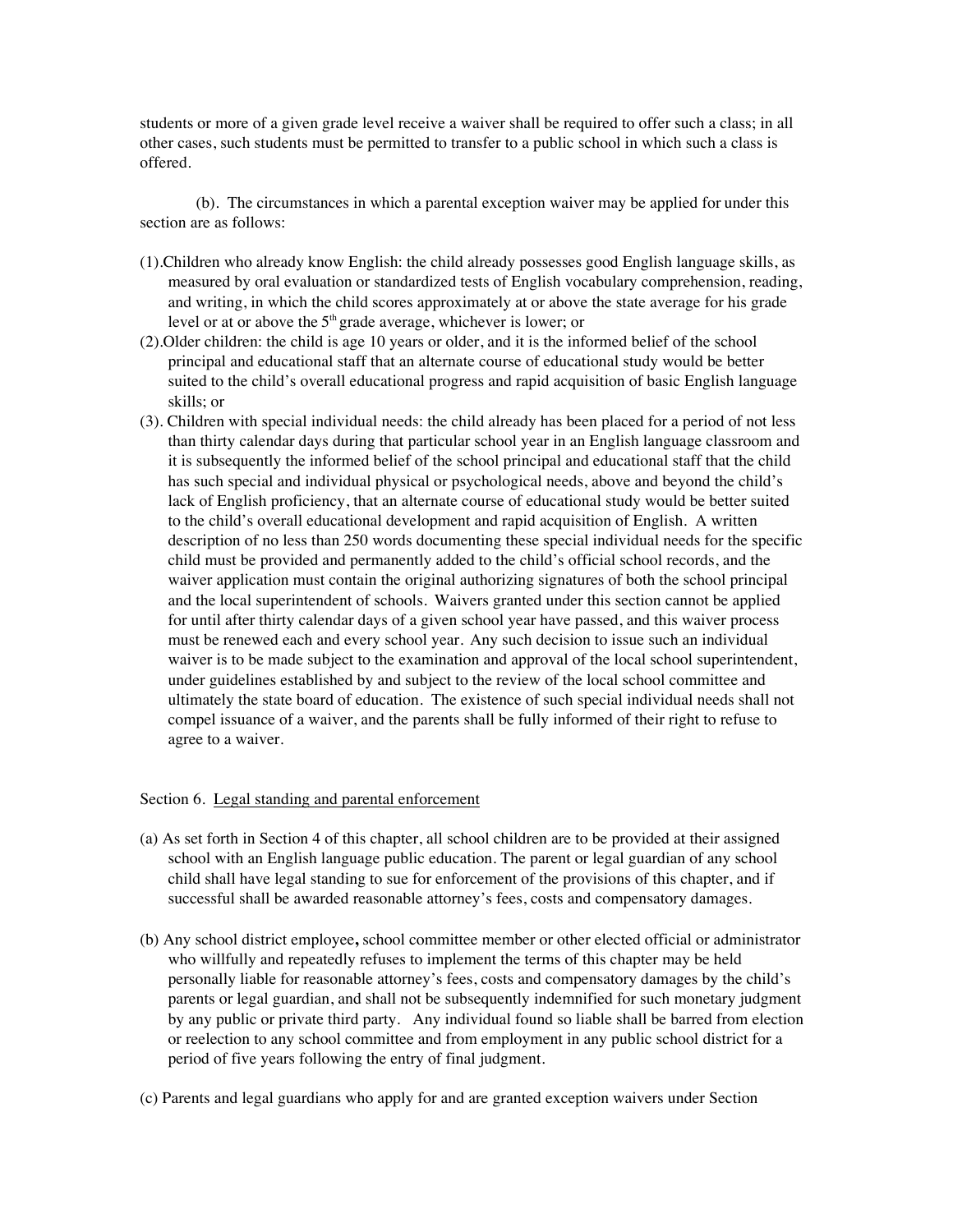5(b)(3) of this chapter retain full and permanent legal right to sue the individuals who granted such waivers if they subsequently discover before the child reaches the age of eighteen that the application for waivers was induced by fraud or intentional misrepresentation and injured the education of their child.

#### Section 7. Standardized testing for monitoring education progress

To ensure that the educational progress of all students in learning English together with other academic subjects is properly monitored, a standardized, nationally-normed written test of academic subject matter given in English shall be administered at least once each year to all public schoolchildren in grades 2 and higher who are English learners. This requirement shall not be construed as barring the administration of this same exam to other students. A nationally-normed test of English proficiency shall similarly be administered at least once each year to all Massachusetts schoolchildren in grades Kindergarten and higher who are English learners. Only English learners classified as severely learning disabled may be exempted from these tests. The particular tests to be used shall be selected by the Board of Education, and it is intended that the tests shall usually remain the same from year to year. The national percentile scores of students shall be confidentially provided to individual parents, and the aggregated percentile scores and distributional data for individual schools and school districts shall be made publicly available on an internet web site; the scores for students classified as English learners shall be separately sub-aggregated and made publicly available there as well, with further sub-aggregation based on the English learner program type in which they are enrolled. School enrollment by race, ethnicity, and English learner program type shall also be made publicly available. Although administration of these tests are required solely for monitoring educational progress, public officials and administrators may utilize these test scores for other purposes as well if they so choose.

#### Section 8. Community-Based English Tutoring.

In furtherance of its constitutional and legal obligation to provide all children with an adequate education, the state shall encourage family members and others to provide personal English language tutoring to such children as are English learners, and support these efforts by raising the general level of English language knowledge in the community. Subject to appropriation by the General Court, commencing with the fiscal year in which this initiative is enacted and for each of the nine fiscal years following thereafter, a sum of five million dollars (\$5,000,000) per year shall be spent for the purpose of providing funding for free or subsidized programs of adult English language instruction to parents or other members of the community who pledge to provide personal English language tutoring to Massachusetts school children who are English learners. Programs funded pursuant to this section shall be provided through schools or community organizations. Funding for these programs shall be administered by the Department of Education, and shall be disbursed at the discretion of the local school committees in each district, under reasonable guidelines established by, and subject to the review of, the Board of Education.

#### **SECTION 2. Severability**

If a provision of this act or its application to any person or circumstances is held invalid, the invalidity shall not affect other provisions or applications of the act that can be given effect without the invalid provision or application, and to this end the provisions of this act are severable.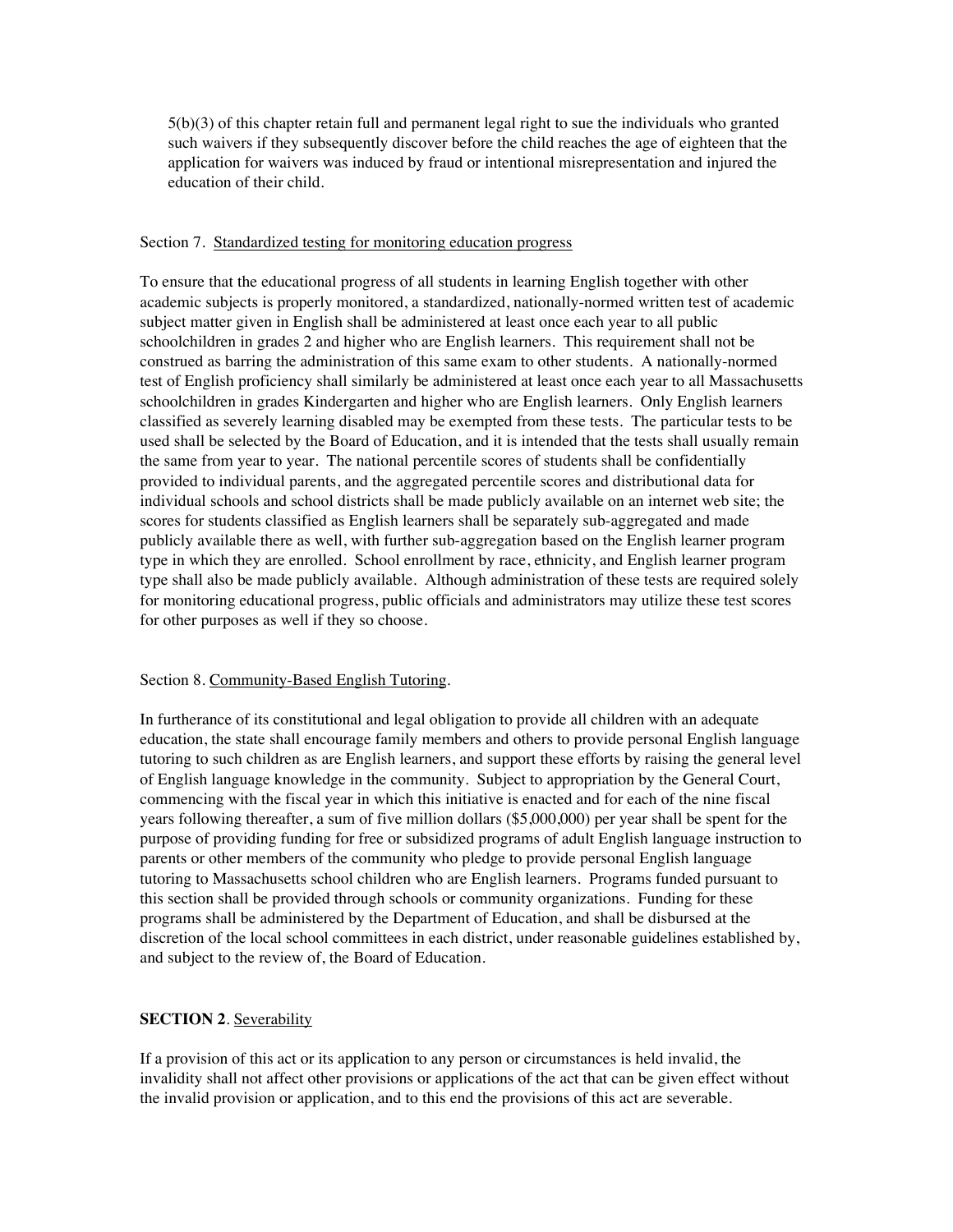### **SECTION 3.** Interpretation

Under circumstances in which portions of this act are subject to conflicting interpretations, the Findings and Declarations of subsection 1 of section 1 of this act shall be assumed to contain the governing intent of this act.